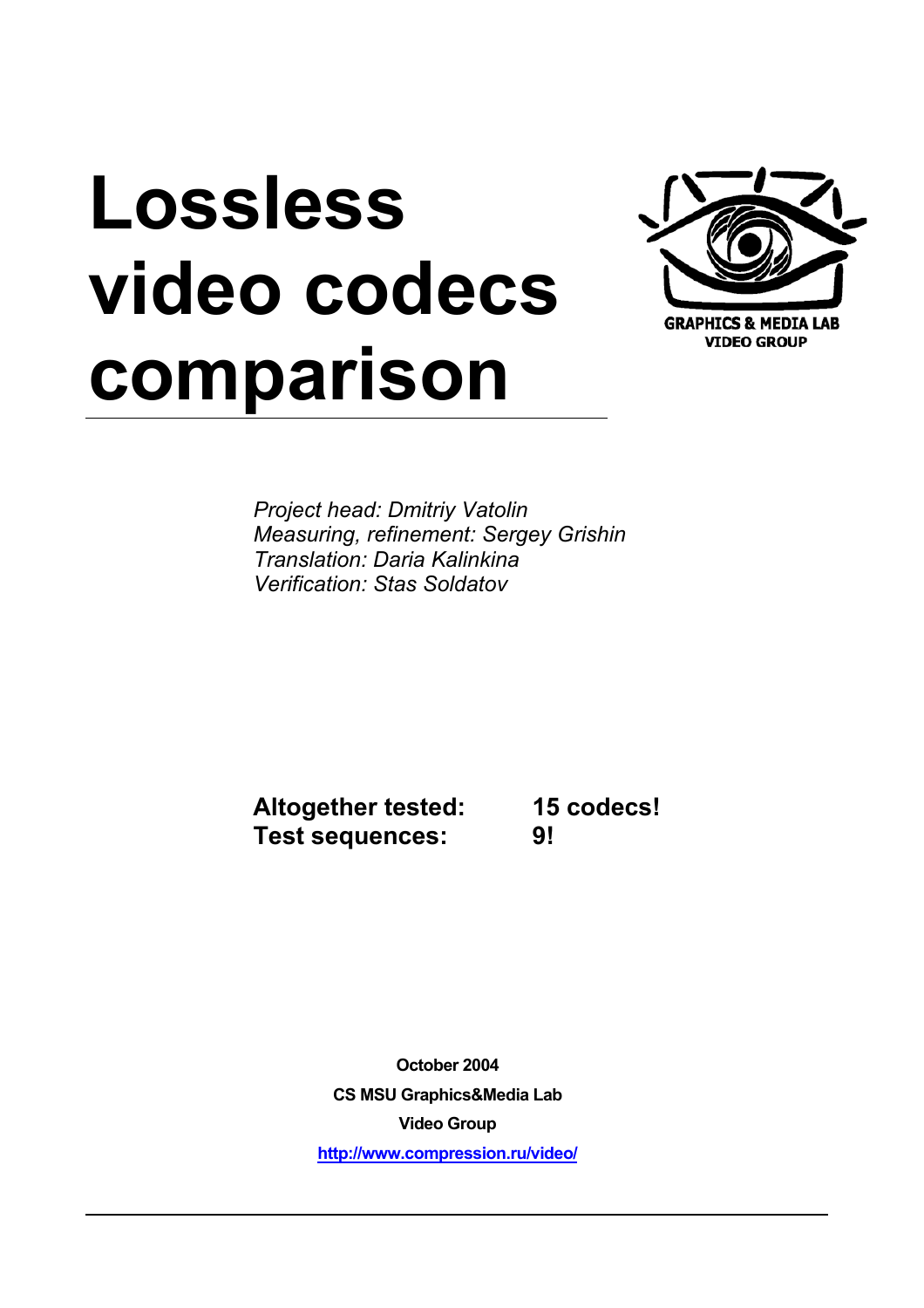#### **LOSSLESS VIDEO CODECS COMPARISON TEST VIDEO GROUP**

## **Table of contents**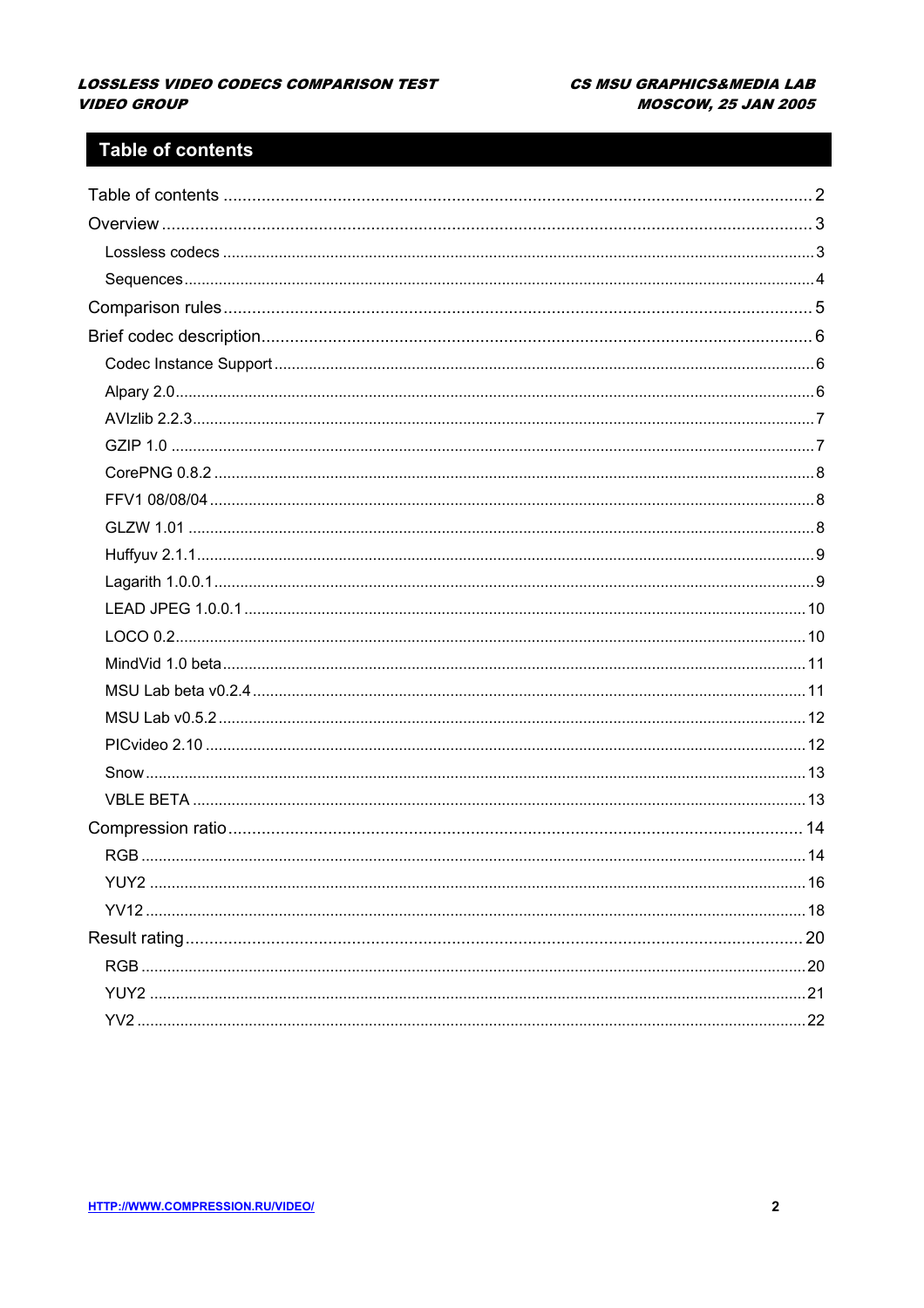#### **Overview**

#### **Lossless codecs**

| <b>CODEC</b>                | <b>PRODUCER</b>                     | <b>VERSION</b>             |
|-----------------------------|-------------------------------------|----------------------------|
| <b>Alpary</b><br>1.         | <b>Alparysoft</b>                   | 2.0 build 951.040602 alpha |
| <b>AVIzlib</b><br>$2_{-}$   | Kenji Oshima                        | 2.2.3                      |
| <b>CamStudio GZIP</b><br>3. | <b>RenderSoft</b>                   |                            |
| <b>CorePNG</b><br>4.        | <b>Jory Stone</b>                   | 0.8.2                      |
| <b>5. FFV1</b>              | M. Niedermayer                      | ffdshow 08.08.04           |
| <b>GLZW</b><br>6.           | Gabest                              | 1.01                       |
| Huffyuv<br>7.               | <b>Ben Rudiak-Gould</b>             | 2.1.1                      |
| Lagarith<br>8.              | <b>Ben Greenwood</b>                | 1.0.0.1                    |
| <b>Lead JPEG</b><br>9.      | <b>Lead Technoligies</b>            | 1.0.0.1                    |
| <b>10. LOCO</b>             | M. Rezaei                           | 0.2                        |
| 11. MindVid                 | <b>MindBend Software</b>            | 1.0 beta 1 (demo)          |
| 12. MSU Lab                 | <b>MSU Graphics &amp; Media Lab</b> | beta $v0.2.4$              |
| 13. MSU Lab                 | <b>MSU Graphics &amp; Media Lab</b> | v0.5.2                     |
| 14. Snow                    |                                     |                            |
| 15. PICvideo                | <b>Pegasus Imaging Corporation</b>  | 2.10.0.29                  |
| <b>16. VBLE</b>             | <b>MarcFD</b>                       | beta version               |

| <b>CODEC</b>                              | <b>RGB</b>                         | YUY2                                   | <b>YV12</b>                            | <b>REGISTRATION</b><br><b>NEEDED</b> | <b>NO LOGO</b> |
|-------------------------------------------|------------------------------------|----------------------------------------|----------------------------------------|--------------------------------------|----------------|
| Alpary 2.0<br>1.                          |                                    |                                        |                                        |                                      |                |
| AVIzlib 2.2.3<br>2.                       |                                    | <b>Indirect</b><br><b>RGB-&gt;YUY2</b> | <b>Indirect</b><br><b>RGB-&gt;YV12</b> |                                      |                |
| <b>CamStudio</b><br>3.<br><b>GZIP 1.0</b> |                                    |                                        |                                        |                                      |                |
| CorePNG 0.8.2<br>4.                       |                                    |                                        |                                        |                                      |                |
| FFV1 08/08/04<br>5.                       |                                    |                                        |                                        |                                      |                |
| <b>GLZW 1.01</b><br>6.                    | <b>Auto</b><br><b>RGB-&gt;YV12</b> | <b>Auto</b><br><b>YUY2-&gt;YV12</b>    |                                        |                                      |                |
| Huffyuv 2.1.1<br>7.                       |                                    |                                        |                                        |                                      |                |
| Lagarith 1.0.0.1<br>8.                    |                                    |                                        |                                        |                                      |                |
| <b>Lead JPEG</b><br>9.<br>1.0.0.1         |                                    |                                        |                                        |                                      |                |
| 10. LOCO 0.2                              |                                    |                                        |                                        |                                      |                |
| 11. MindVid 1.0<br>beta                   |                                    |                                        |                                        |                                      |                |
| 12. MSU Lab beta<br>v0.2.4                |                                    |                                        |                                        |                                      |                |
| 13. MSU Lab v0.5.2                        |                                    |                                        |                                        |                                      |                |
| 14. PICvideo 2.10                         |                                    | <b>Indirect</b><br><b>RGB-&gt;YUY2</b> |                                        |                                      |                |
| 15. VBLE beta                             | <b>Auto</b><br><b>RGB-&gt;YV12</b> | <b>Auto</b><br><b>YUY2-&gt;YV12</b>    |                                        |                                      |                |

**Red color** indicate lossy conversions.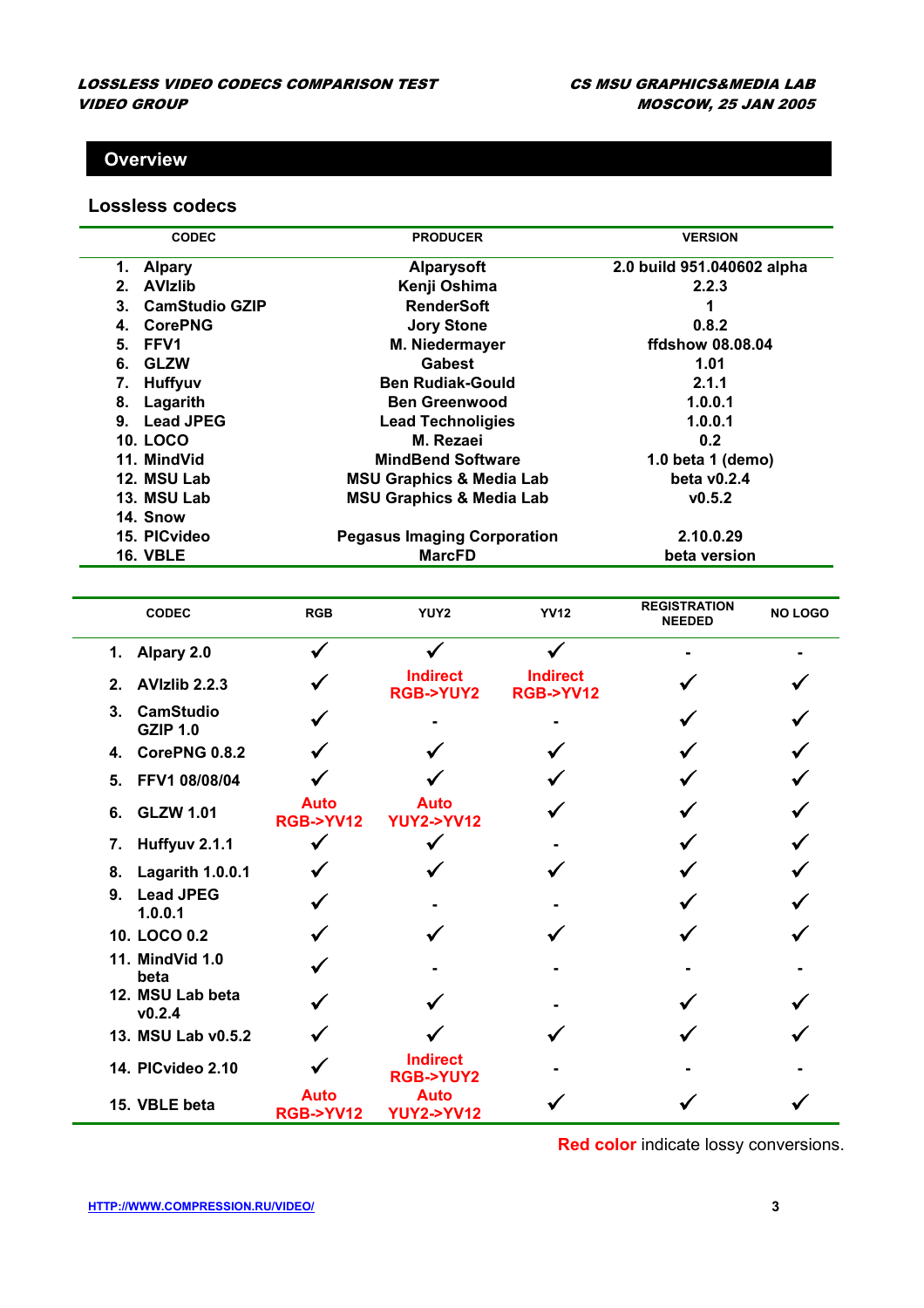#### **Sequences**

|    | <b>Sequence</b> | Number of<br>frames | <b>Original size</b><br>(RGB) | <b>Resolution</b> |  |
|----|-----------------|---------------------|-------------------------------|-------------------|--|
| 1. | foreman         | 300                 | 38481 K                       | 352x288           |  |
| 2. | bus             | 150                 | 20761 K                       | 352x288           |  |
| 3. | susidi          | 374                 | 235618 K                      | 704x576           |  |
| 4. | tensdi          | 373                 | 323308 K                      | 704x576           |  |
| 5. | bbc3di          | 374                 | 263400 K                      | 704x576           |  |
| 6. | helicopterdi    | 113                 | 41112 K                       | 704x352           |  |
| 7. | NDDP7di         | 188                 | 90089K                        | 720x576           |  |
| 8. | battle          | 1599                | 351268 K                      | 704x288           |  |
| 9. | bankomatdi      | 376                 | 120286 K                      | 704x352           |  |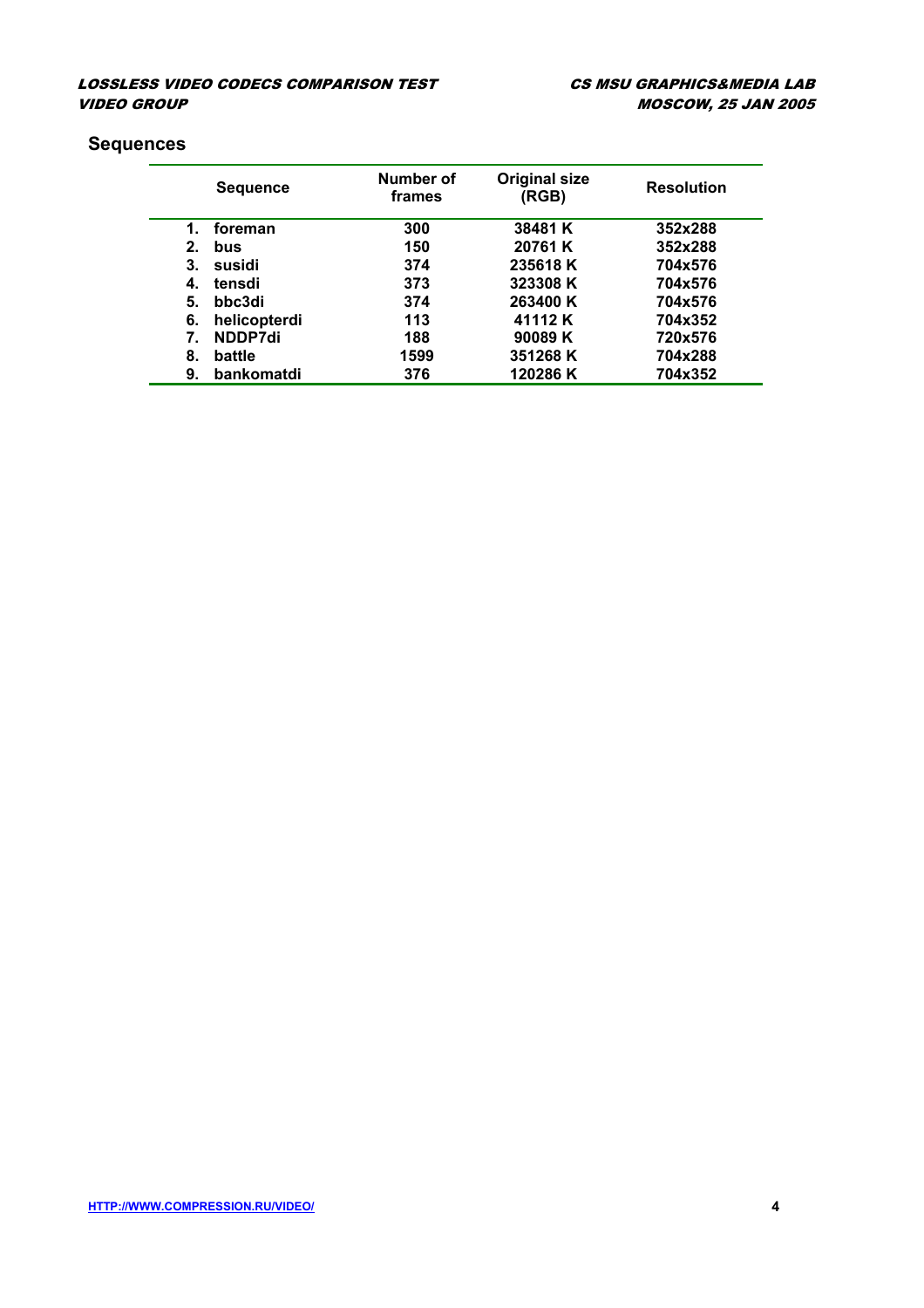## **Comparison rules**

- To detect losses after compression in YUV and RGB colorspaces we used VirtualDub 1.6 and VirtualDub 1.5.10 respectively.
- Points related to the sequences that were compressed with losses are omitted from the diagrams. Therefore branches related to the codecs that compressed all the sequences with losses aren't shown on the diagrams.
- Codecs with options that allowed choosing between speed and compression strength were tested using their maximum compression strength settings (special cases are mentioned).
- Compression ratio shown on the diagrams is calculated separately for each colorspace as the ratio between the sizes of the sequence before and after compression.
- Y-axis values on the diagrams where one codec is compared to another (Huffyuv, for example) are calculated as the ratio between the compression ratios of both algorithms.
- Compression ratio in the "Result rating" section is calculated as the ratio between the total size of all the sequences before compression and after compression.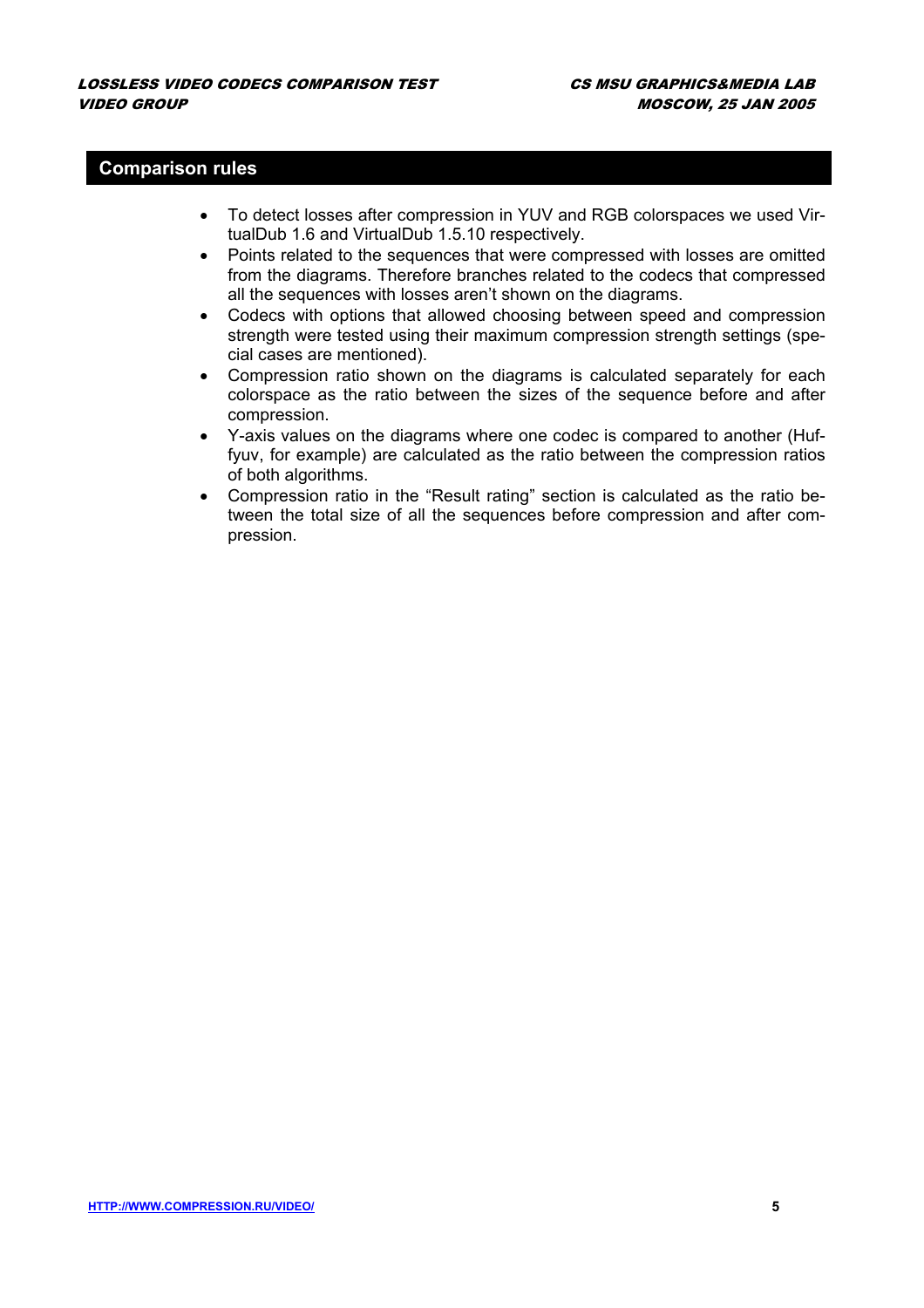#### **Brief codec description**

#### **Codec Instance Support**

Many lossless codecs do not allow saving their state and internal parameters (codec instance) using standard system calls. Since codecs of this kind do not usually use interframe compression, this fact doesn't anyhow affect their ordinary use. But it causes difficulties in saving different codec settings (if there are any settings in the codec) for different sequences. In particular such codecs don't work properly in batch-mode processing in VirtualDub.

#### **Codecs with codec instance support:**

AVIzlib 2.2.3, CorePNG 0.8.2, FFV1 08/08/04, LEAD JPEG 1.0.0.1 (нет параметров), VBLE BETA (нет параметров).

#### **Codecs without codec instance support:**

Alpary, CamStudio GZIP 1.0, GLZW 1.01, LOCO 0.2, MindVid 1.0 beta, MSU Lab beta v0.2.4.

#### **Alpary 2.0**

Supports lossless compression in RGB, YUY2 and YV12 colorspaces. Places a small company logo in the right bottom corner of the frame when unregistered. Doesn't support codec instance.

| encoding-<br><b>O</b> lossless compression<br>$\boxtimes$ enable prediction |                |         |   |   |            | decoding <sup>®</sup><br>vertical fip video        |
|-----------------------------------------------------------------------------|----------------|---------|---|---|------------|----------------------------------------------------|
| realtime:                                                                   |                | average |   |   | max compt. |                                                    |
|                                                                             |                |         | ٠ |   |            | -SSE acceleration-                                 |
|                                                                             |                |         |   |   |            | enable [auto detect]                               |
| O visually lossless compression<br>concression level                        |                |         |   |   |            |                                                    |
|                                                                             | 2 <sup>2</sup> | з       | 4 | 5 | ŝ          | debug                                              |
|                                                                             | ٠              | ×.      | ٠ |   |            | enable logging                                     |
|                                                                             |                |         |   |   |            | more detailed info                                 |
|                                                                             |                |         |   |   |            | log filename<br>C:\DOCUME~1\S\LOCALS~1\Temp\asicod |
| source video<br>convert all to YV12 (with data loss)                        |                |         |   |   |            |                                                    |
| adjust interlace                                                            |                |         |   |   |            | view log<br>clear log<br>browse file               |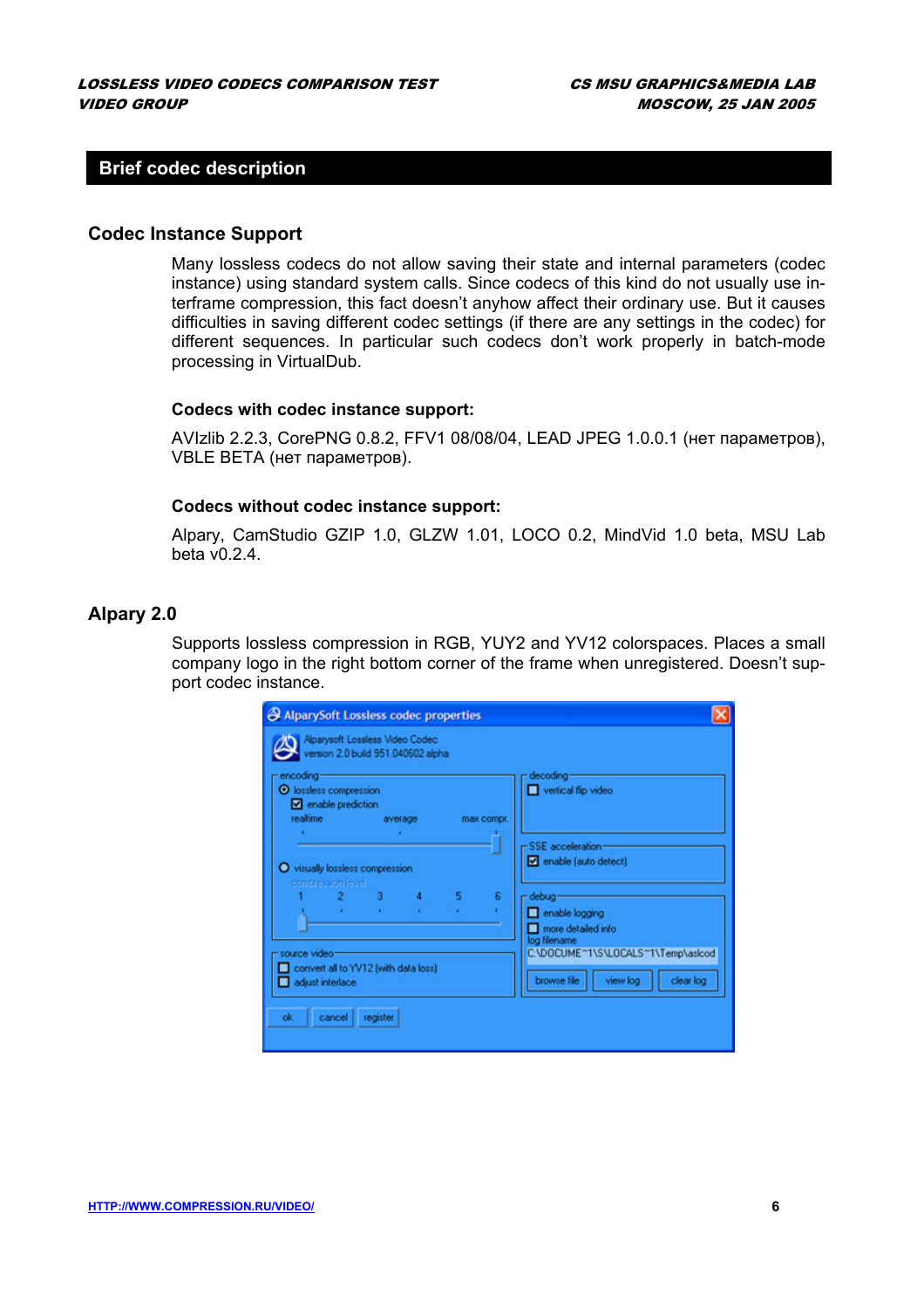#### LOSSLESS VIDEO CODECS COMPARISON TEST CS MSU GRAPHICS&MEDIA LAB VIDEO GROUP MOSCOW, 25 JAN 2005

#### **AVIzlib 2.2.3**

Only RGB video signal can be used as input signal to this codec. However the codec allows converting it to YUV (for example, YUV2 or YV12). Such conversion causes slight losses invisible by eye.

| <b>AVIzlib Option Menu</b>                                                                          |                                                                                               |                                          |
|-----------------------------------------------------------------------------------------------------|-----------------------------------------------------------------------------------------------|------------------------------------------|
| Video Format(24bit Only)<br>$C$ RGB 24<br>$C$ YUV 1:1:1<br>C YUV 4:22<br>C. YUV 4:1:1<br>C YUV 21:1 | <b>Compress Mode</b><br><b>C</b> Hi Speed<br>C Normal<br>Hi Compress<br>Option:<br>Null Frame | <b>OK</b><br>Cancel<br><b>PNG Filter</b> |
| C YUV 4:20                                                                                          | <b>Multi Thread</b>                                                                           |                                          |

#### **GZIP 1.0**

Doesn't support compression in YUY2, YV12 and codec instance.

| <b>Encoding Options</b>                                                                                                                                                                             |  |
|-----------------------------------------------------------------------------------------------------------------------------------------------------------------------------------------------------|--|
| <b>Algorithm for Compression</b>                                                                                                                                                                    |  |
| C LZD [Fast encoding, use for screen capture]                                                                                                                                                       |  |
| $G$ GZIP                                                                                                                                                                                            |  |
| [Select this algorithm if an AVI already exists and you<br>are converting the AVI or recompressing it with<br>CamStudio codec. This algorithm is slower but<br>produces a better compression ratio. |  |
| When encoding with a third party application.<br>remember to enable / force keyframes to take<br>advantage of this codec's temporal compression. ]                                                  |  |
| 1 - Fastest<br>Level<br><b>9 - Best Compression</b>                                                                                                                                                 |  |
| Cancel                                                                                                                                                                                              |  |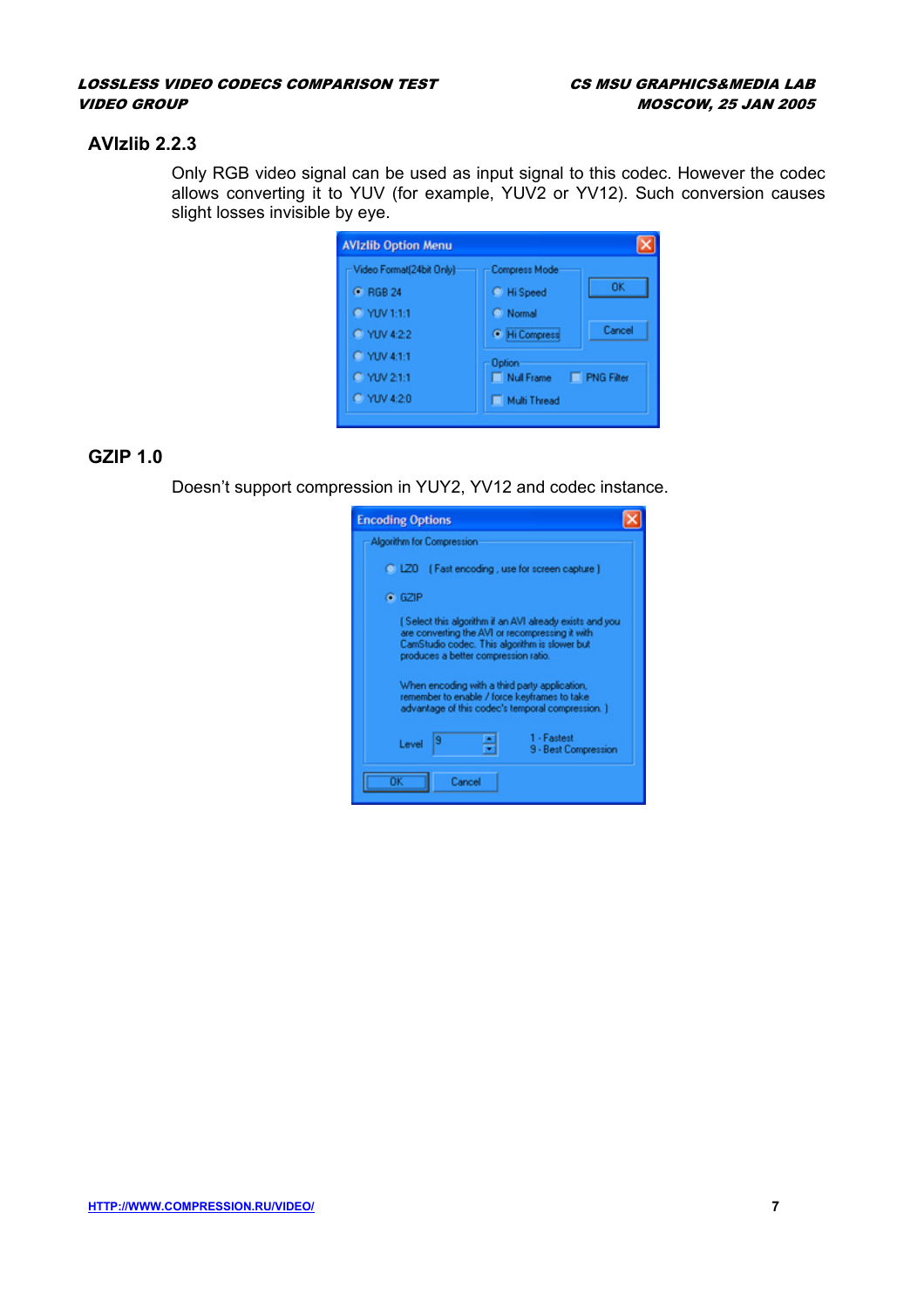#### **CorePNG 0.8.2**

Supports lossless compression in RGB, YUY2 and YV12 colorspaces. For compression in YUV the input video signal should also be in YUV. Supports codec instance.



#### **FFV1 08/08/04**

Supports lossless compression in all the colorspaces used in this testing. Supports codec instance.

| ffdshow Video for Windows Codec Properties                                                                                                                                                                                                             |                                                                                                                                             |  |
|--------------------------------------------------------------------------------------------------------------------------------------------------------------------------------------------------------------------------------------------------------|---------------------------------------------------------------------------------------------------------------------------------------------|--|
| Encoder Decoder<br>Encoder: EFV1<br>Settings<br>Generic<br>Motion estimation<br>Quantization<br>Custom tables<br>Masking<br>Ratecontrol<br>Credits<br>Two passes - 1st pass<br>Two passes - 2nd pass<br>Curve compression<br>Alt. compression<br>Input | FOURCC: FFV1<br>Modes<br>٠<br>Help<br><b>YV12</b><br>Colorspace:<br>AC<br>Coder type:<br>Context:<br>$\Omega$<br>Keyframes distance:<br>250 |  |
| Output<br><b>Statistics</b><br>Tray, dialog & paths<br>About                                                                                                                                                                                           | This codec is constantly changing. Do not use it for archival purposes.                                                                     |  |
| Presets                                                                                                                                                                                                                                                | Don't save settings to registry                                                                                                             |  |
|                                                                                                                                                                                                                                                        | OK<br>Cancel<br>Apply                                                                                                                       |  |

#### **GLZW 1.01**

An error occurred during the playback of the compressed (in RGB) "battle" sequence, the playback couldn't be continued.

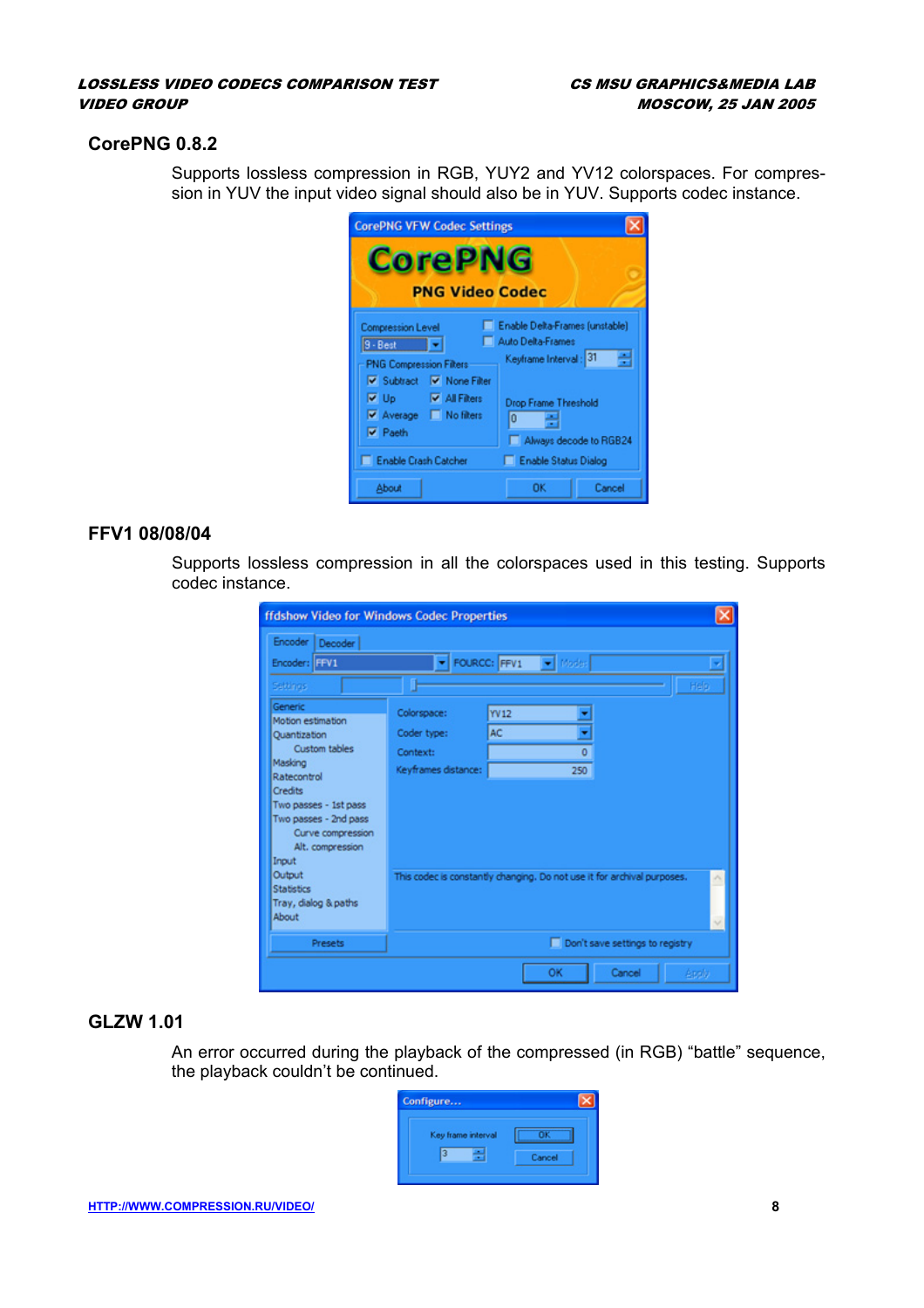#### **Huffyuv 2.1.1**

Supports lossless compression in RGB and YUY2. In order to compress in YUY2 one should provide input signal in YUY2 and specify compression method in the «RGB compression method» field. The codec will automatically detect the right colorspace of the video input and perform lossless compression in this colorspace. Doesn't support codec instance.

| <b>Huffyuv configuration dialog</b>                                                                                                                                                                                                                  |  |
|------------------------------------------------------------------------------------------------------------------------------------------------------------------------------------------------------------------------------------------------------|--|
| YUY2 compression method:<br><b>RGB</b> compression method:<br>Predict median (best)<br>Predict left/no decorr. [fastest] =                                                                                                                           |  |
| "Convert to YUY2" compresses much better than any other RGB option.<br>However, this conversion is slightly lossy-the original RGB data cannot<br>be recovered exactly (not that it usually matters). All other compression<br>methods are lossless. |  |
| Always suggest RGB format for output<br>If Huffyuv doesn't seem to work in a specific application, enabling this<br>option will often help. Please inform me of all such problems, even if this<br>option seems to fix them.                         |  |
| Enable RGBA (RGB with alpha) compression                                                                                                                                                                                                             |  |
| Swap fields on decompress (for people with broken capture drivers)                                                                                                                                                                                   |  |
| Enable console-window logging (useful for debugging)                                                                                                                                                                                                 |  |
| Email author   Visit home page<br>OΚ<br>Cancel                                                                                                                                                                                                       |  |

#### **Lagarith 1.0.0.1**

Supports lossless compression in RGB, YUY2 and YV12 colorspaces. There were no claims regarding performance of this codec.

| <b>Dialog</b>                        |  |
|--------------------------------------|--|
| Enable Null Frames                   |  |
| <b>Enable RGBA Compression</b>       |  |
| Always Suggest RGB Format for Output |  |
|                                      |  |
| Email Author<br>Cancel<br>OK         |  |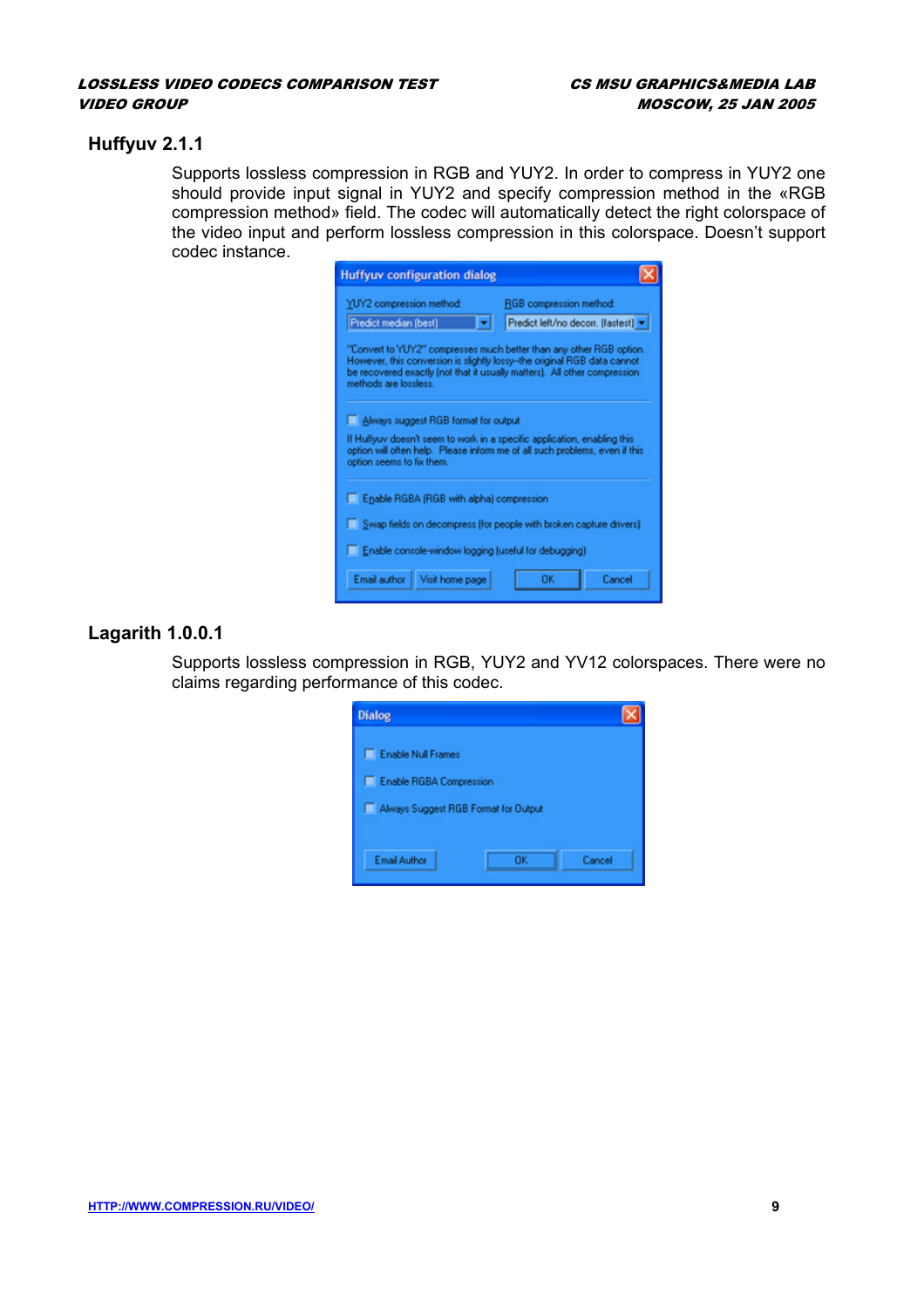#### **LEAD JPEG 1.0.0.1**

Doesn't support YUY2 and YV12. Doesn't provide any options for compression (such as "compression ratio/speed").

| <b>Codec Settings</b>            |                      |                                                                                                                                                                                                 |
|----------------------------------|----------------------|-------------------------------------------------------------------------------------------------------------------------------------------------------------------------------------------------|
| Compression<br>$\nabla$ Enable   |                      |                                                                                                                                                                                                 |
| Format:                          | Lossless JPEG        |                                                                                                                                                                                                 |
| Quality.                         | Custom Quality       |                                                                                                                                                                                                 |
|                                  | Better Quality       | Smaller Size                                                                                                                                                                                    |
| Interleave:                      |                      | When image height greater than or equal to 288 (default) >                                                                                                                                      |
| Decompression<br>$\nabla$ Enable |                      |                                                                                                                                                                                                 |
|                                  |                      | Copyright <sup>®</sup> LEAD Technologies, Inc.<br>1991-2000 All Rights Reserved<br>(704) 332-5532<br>Visit http://www.leadtools.com/codec.htm for<br>information<br>contact Sales@leadtools.com |
|                                  |                      | Version 1.0.0.1 (Eval)                                                                                                                                                                          |
|                                  | <b>Check website</b> | OK<br>Cancel                                                                                                                                                                                    |

### **LOCO 0.2**

Supports lossless compression in RGB, YUY2 and YV12 colorspaces. To compress in YUY2 and YV12 one should set the «RGB compression method» field to «As RGB» and provide input video signal in these colorspaces.

| <b>Loco Codec configuration dialog</b>                             |  |  |  |
|--------------------------------------------------------------------|--|--|--|
| As RGB (not recommended)<br>RGB compression method:                |  |  |  |
| Max Loss Per Pixel (> 3 not recommended):<br>0                     |  |  |  |
| Source is interlaced (compression only).                           |  |  |  |
| Always suggest RGB format for output                               |  |  |  |
| Enable full size output-buffer [might fix crashing]                |  |  |  |
| Enable RGBA (RGB with alpha) compression                           |  |  |  |
| Swap fields on decompress (for people with broken capture drivers) |  |  |  |
| Enable console-window logging (useful for debugging)               |  |  |  |
| Email author<br>Cancel<br>OΚ                                       |  |  |  |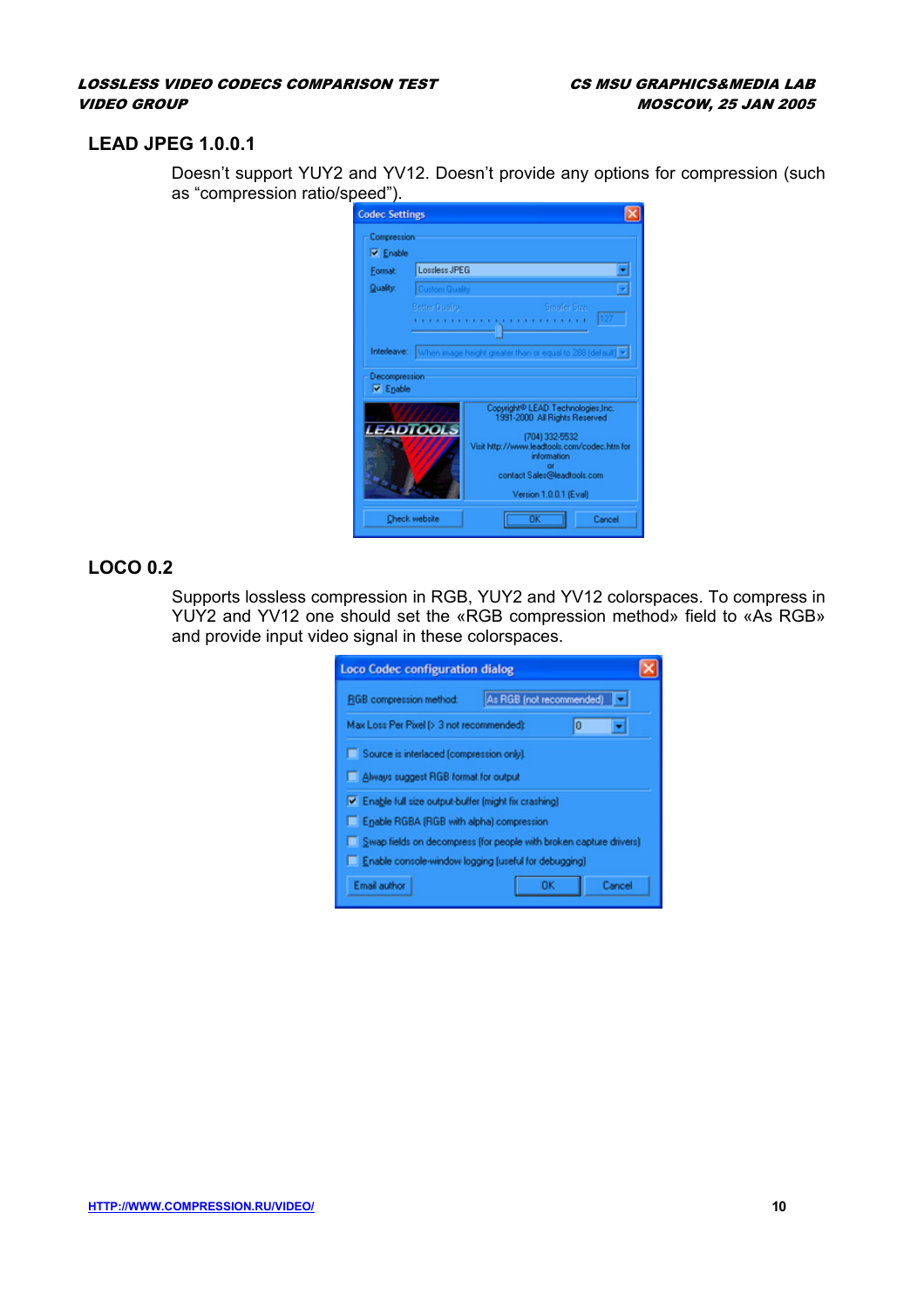#### **MindVid 1.0 beta**

Creates a rather big logo in the upper right corner when unregistered. Default settings of this codec imply log-file creation, which significantly slows down both compression and decompression (a file of 4.5Gb was created in the home VirtualDub directory after compression of all the test sequences). Doesn't support compression in YUY2 and YV12 colorspaces and codec instance.

| MindVid v 1.0 Beta 1 Options     |  |  |
|----------------------------------|--|--|
| Key frame delay: 50              |  |  |
| Interlaced options:              |  |  |
| C Automotic interlace detection. |  |  |
| Manual interlace mode            |  |  |
| Interlaced video enabled         |  |  |
| Logging:                         |  |  |
| Logging level: No logging        |  |  |
| Browse<br>Log file:              |  |  |
|                                  |  |  |
| Cancel<br>ок                     |  |  |

#### **MSU Lab beta v0.2.4**

Doesn't support compression in YV12 and state saving. Has the lowest speed among all the other codecs in this testing.

| MSU Lossless Video Codec BETA v0.2.4 configuration dialog               |                                                                                                                                                                                                                                                                                                                                                                                       |  |
|-------------------------------------------------------------------------|---------------------------------------------------------------------------------------------------------------------------------------------------------------------------------------------------------------------------------------------------------------------------------------------------------------------------------------------------------------------------------------|--|
| Always suggest RGB format<br>for output<br>Compressing interlaced movie | Compression:<br>C Low compression<br>Fully lossless with original color<br>Medium compression<br>Sometimes lossy (with YUV color)<br><b>6</b> Good compression<br>Visually lossless Hi-Fi compression<br>C High compression (Recommended)<br>Visually lossless maximum compression<br><b>Custom</b><br>Visually lossless, manually configured<br>Advanced.<br>using 'Advanced' button |  |
| E-mail<br>Codec home page                                               | <b>OK</b><br>Cancel                                                                                                                                                                                                                                                                                                                                                                   |  |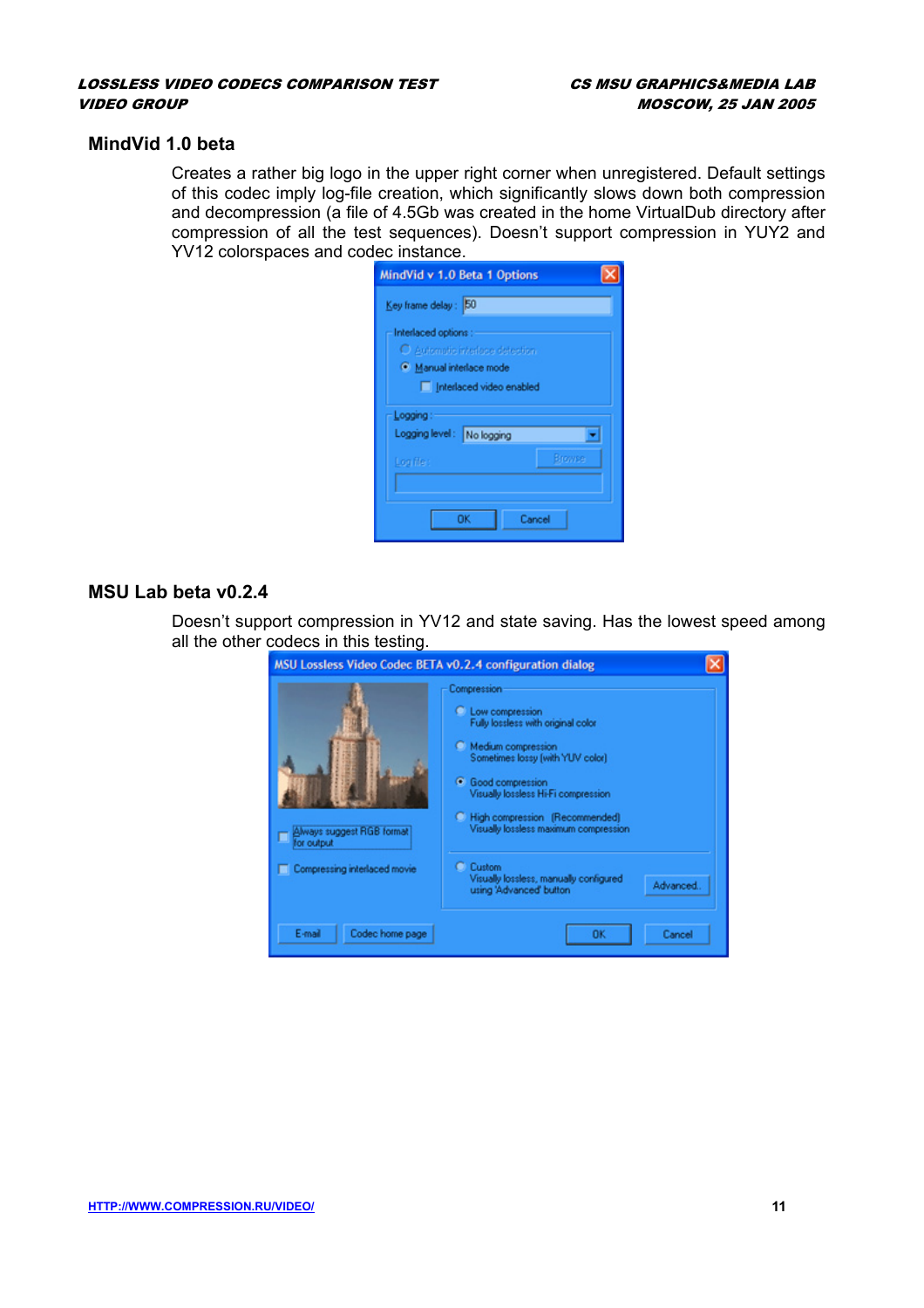#### LOSSLESS VIDEO CODECS COMPARISON TEST CS MSU GRAPHICS&MEDIA LAB VIDEO GROUP MOSCOW, 25 JAN 2005

#### **MSU Lab v0.5.2**

Supports YUY2, YV12 and Codec Instance. Speed performance significantly improved. All tests for this codec have been done with default settings.

| MSU Lossless Video Codec BETA v0.5.2 configuration dialog |                                                                                                                                                                                                 |  |
|-----------------------------------------------------------|-------------------------------------------------------------------------------------------------------------------------------------------------------------------------------------------------|--|
|                                                           | Compression<br>C Low compression<br>Fully lossless with original color<br>O Medium compression<br>Sometimes lossy (with YUV color)<br>C Good compression<br>Visually lossless Hi-Fi compression |  |
| Formati<br>Always suggest RGB format<br>for output        | C High compression (Recommended)<br>Visually lossless maximum compression.                                                                                                                      |  |
| Compressing interlaced movie                              | <b>C</b> Custom<br>Visually lossless, manually configured<br>using 'Advanced' button                                                                                                            |  |
| E-mail<br>Codec home page                                 | Advanced<br>0K.<br>Cancel                                                                                                                                                                       |  |

#### **PICvideo 2.10**

Places two rather big advertising notes in the top and the bottom of the frame if unregistered. An error occurred during the compression (in RGB) of the "tensdi" sequence; the compression process stopped. Input video signal should be in RGB only; the codec supports conversion to YCbCr (here YUY2).

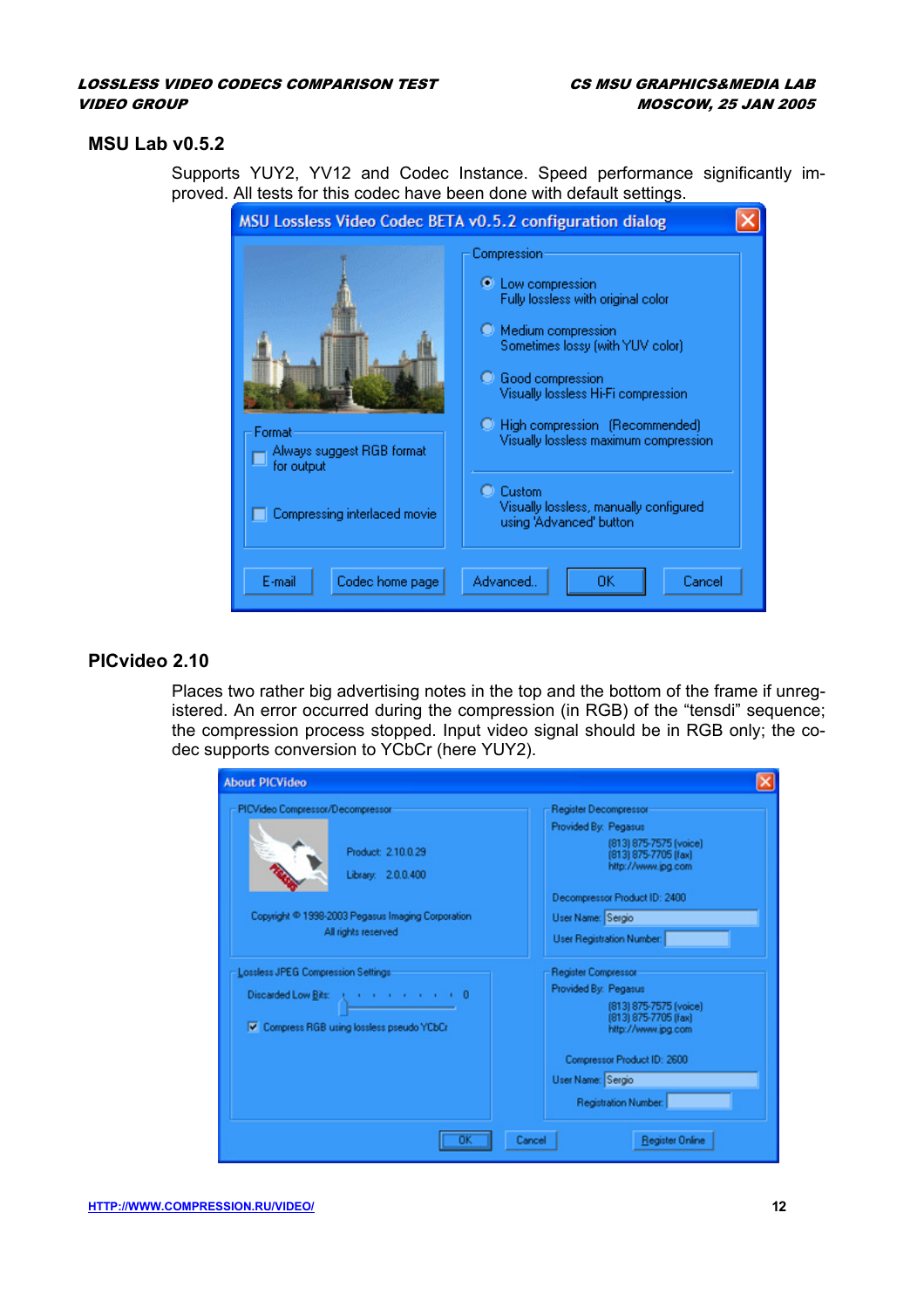#### LOSSLESS VIDEO CODECS COMPARISON TEST CS MSU GRAPHICS&MEDIA LAB VIDEO GROUP MOSCOW, 25 JAN 2005

#### **Snow**

Couldn't be tested. We would appreciate very much a functioning Windows version of this codec.

#### **VBLE BETA**

Accepts input video signal in RGB, YUY2 and YV12; compresses only in YV12, therefore losses can completely be avoided only using this colorspace. Doesn't have any interface.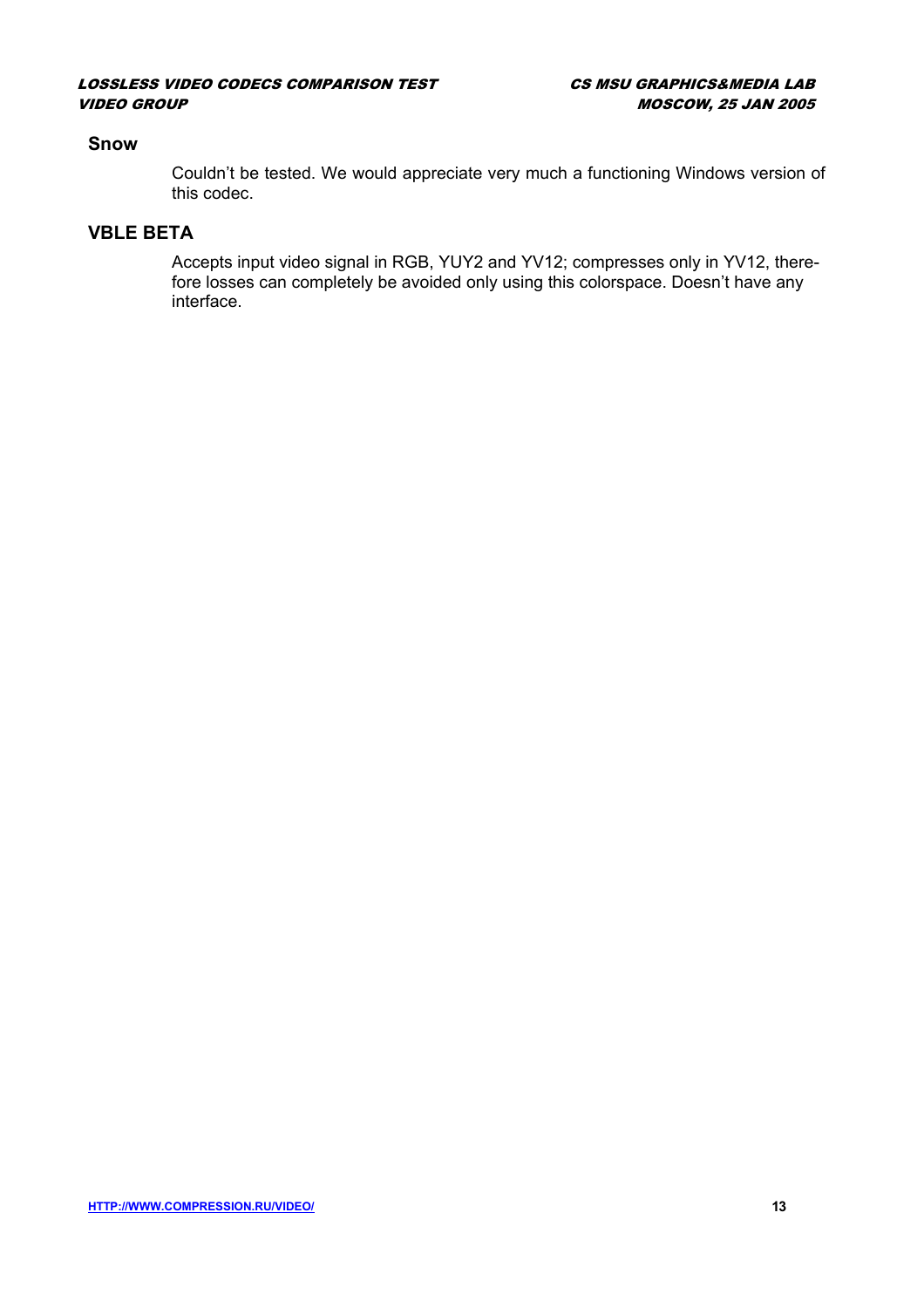## **Compression ratio**

#### **RGB**

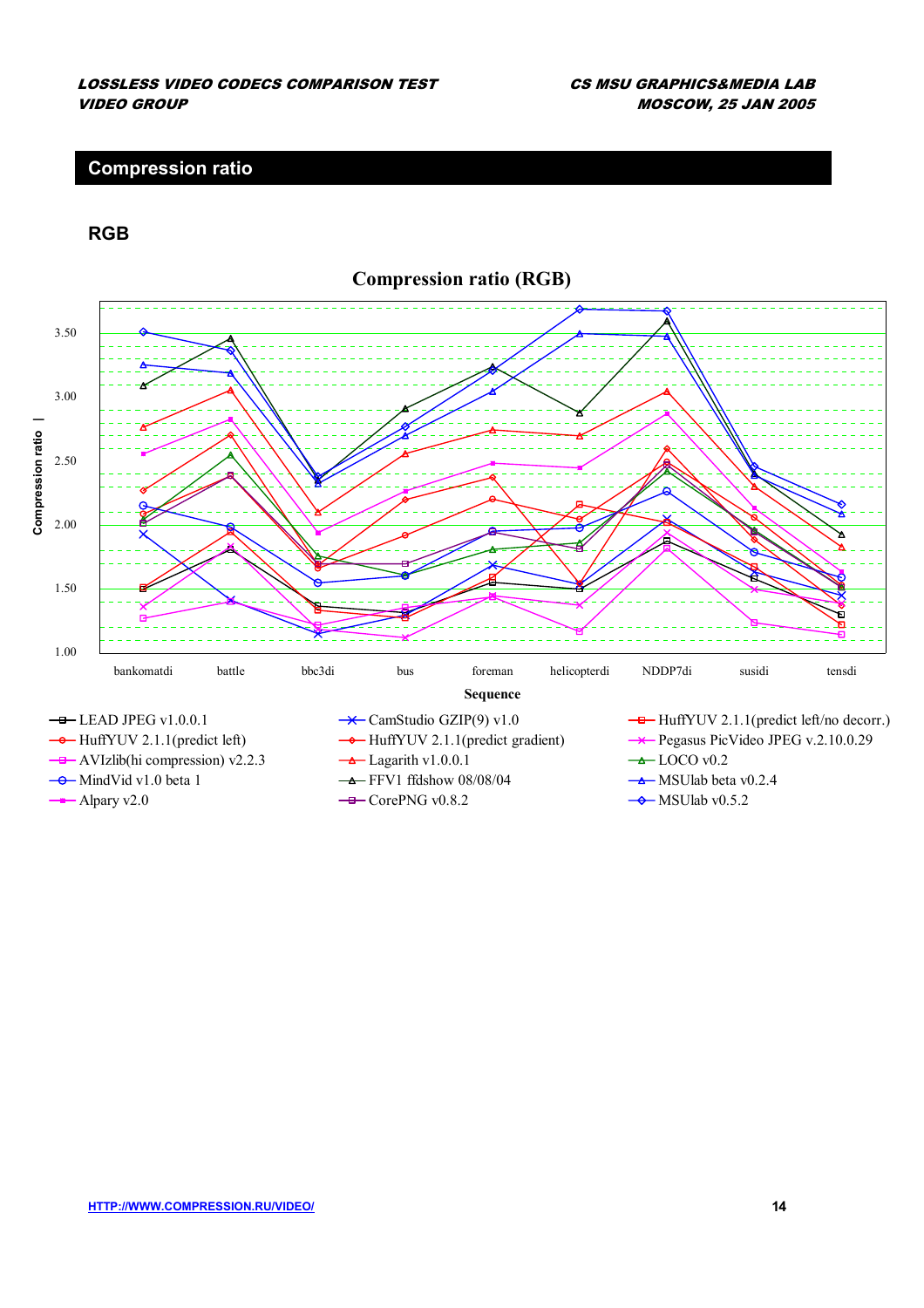

## **Comparison with Huff predict gradient (RGB)**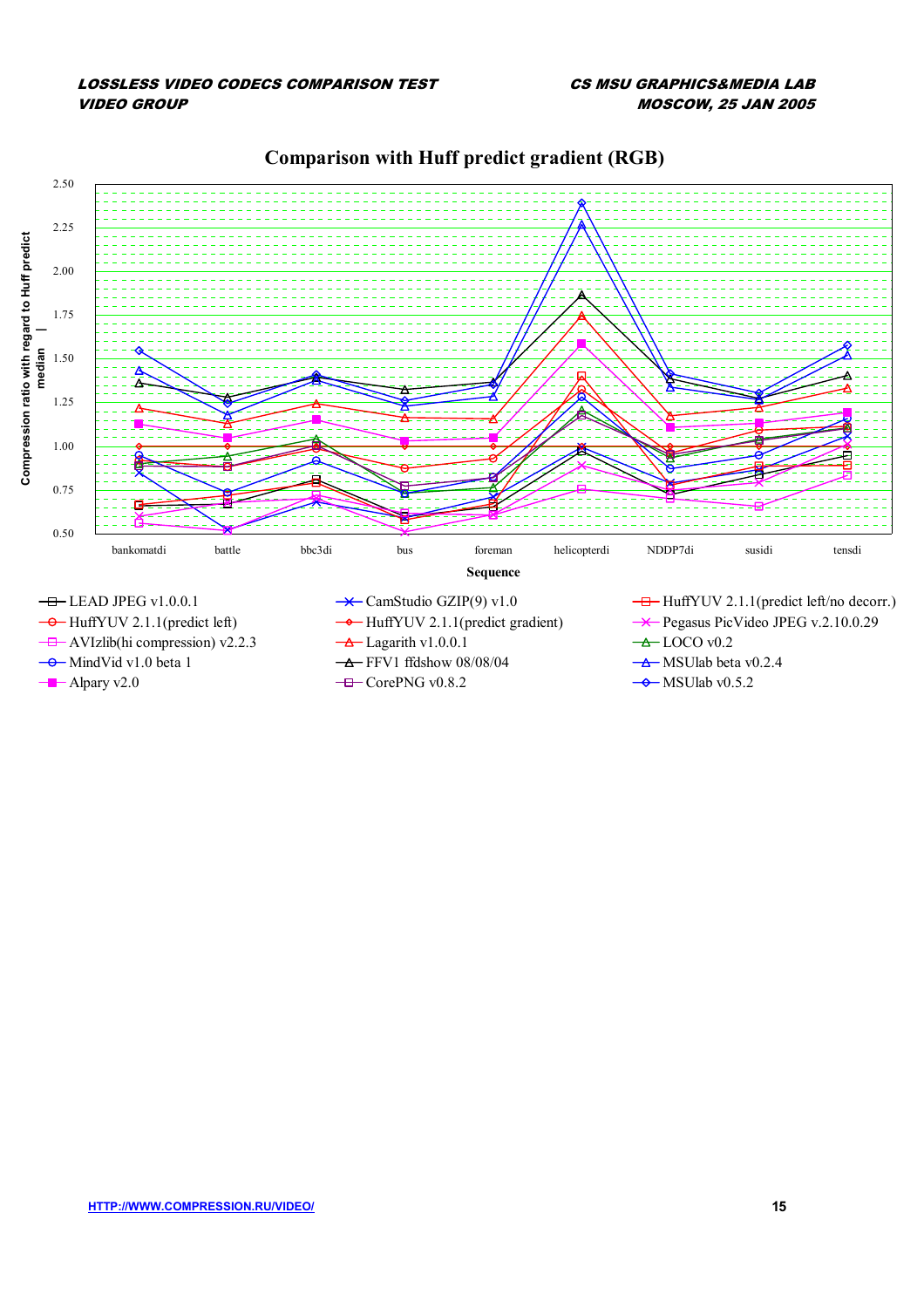

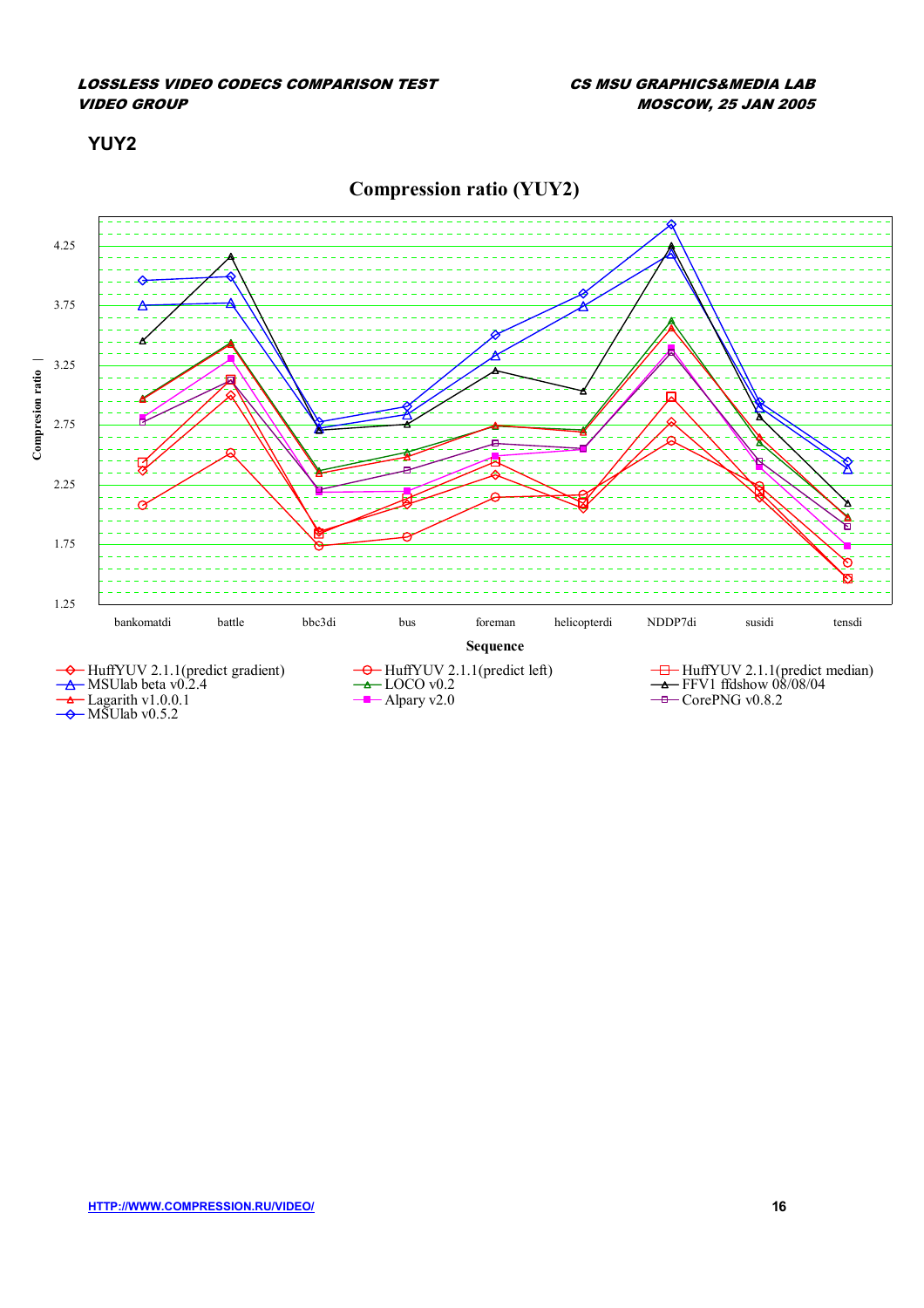

**Comparison with Huff predict median (YUY2)**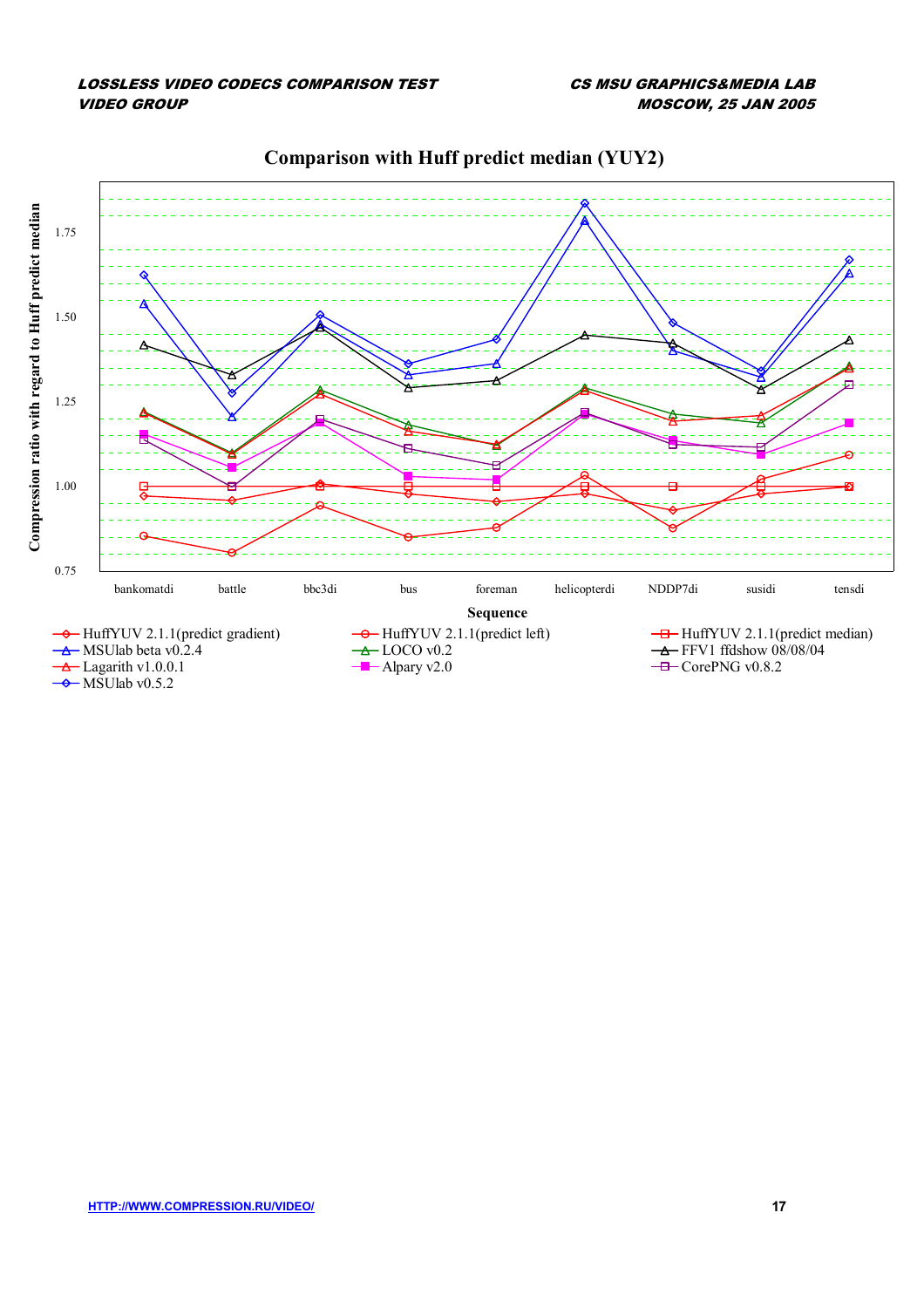

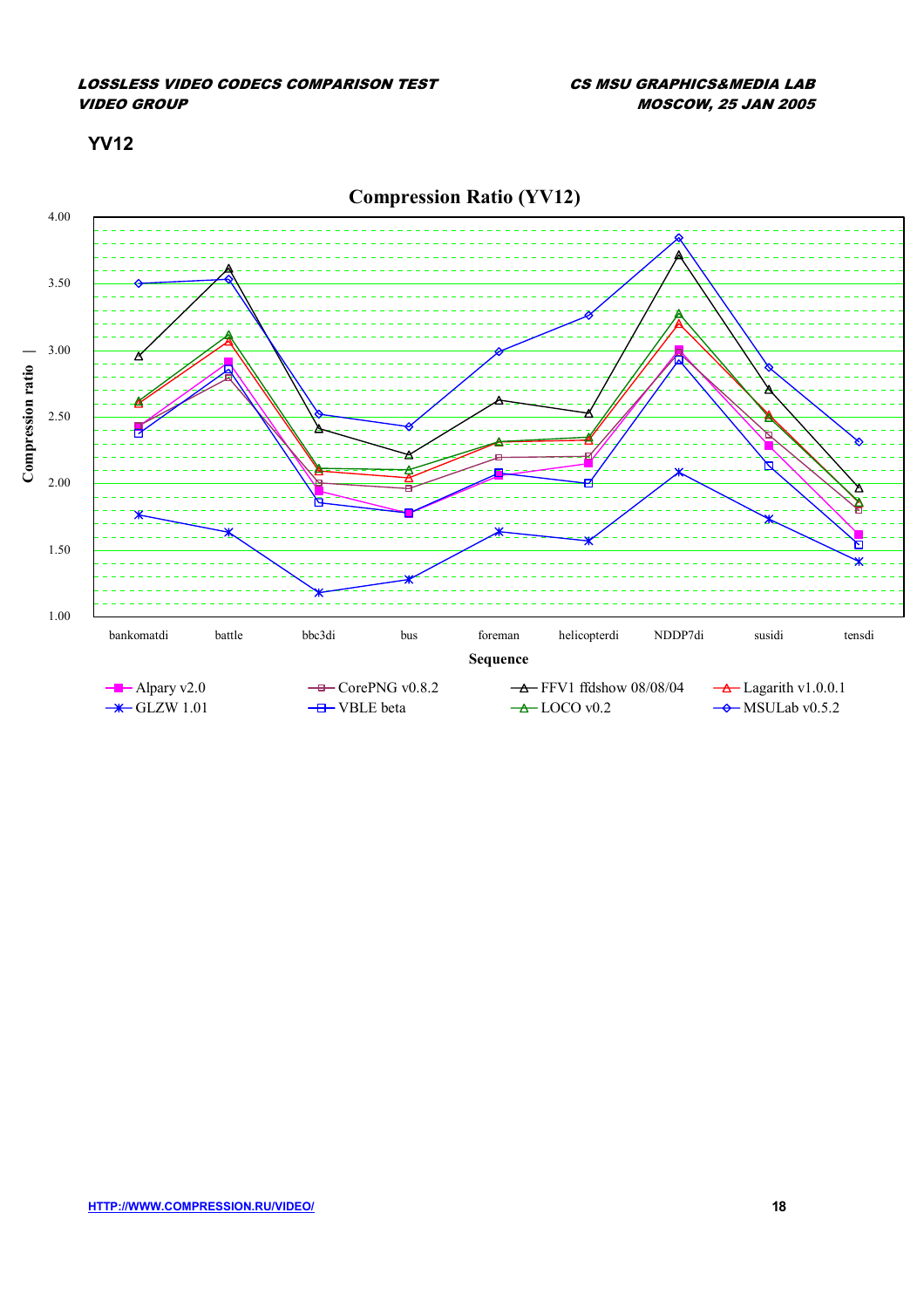

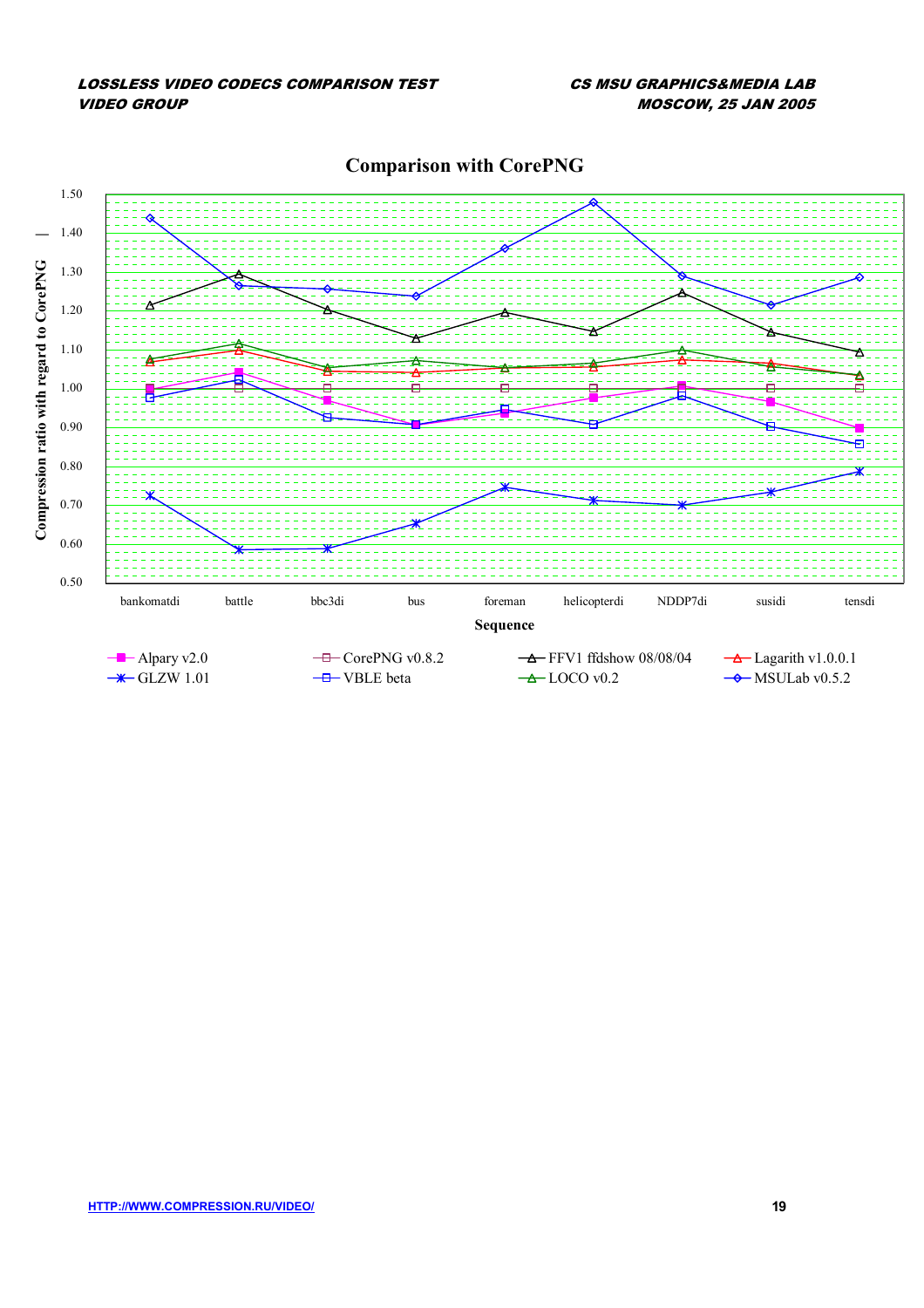LOSSLESS VIDEO CODECS COMPARISON TEST CS MSU GRAPHICS&MEDIA LAB VIDEO GROUP MOSCOW, 25 JAN 2005

## **Result rating**

#### **RGB**



**Codec**

| <b>CODEC</b>                                | <b>COMPRESSION</b><br><b>RATIO</b> |
|---------------------------------------------|------------------------------------|
| MSUIab v0.5.2<br>$\mathbf 1$ .              | 2.826201525                        |
| 2. FFV1 ffdshow 08/08/04                    | 2.721049078                        |
| 3. MSUIab beta v0.2.4                       | 2.709258918                        |
| Lagarith v1.0.0.1<br>4.                     | 2.473789541                        |
| Alpary v2.0<br>5.                           | 2.271791469                        |
| HuffYUV 2.1.1 (predict gradient)<br>6.      | 2.008705889                        |
| 7. LOCO v0.2                                | 2.007392859                        |
| 8. HuffYUV 2.1.1(predict left)              | 2.001257296                        |
| 9. CorePNG v0.8.2                           | 1.96321033                         |
| 10. MindVid v1.0 beta 1                     | 1.832238639                        |
| 11. HuffYUV 2.1.1 (predict left/no decorr.) | 1.600243335                        |
| 12. LEAD JPEG v1.0.0.1                      | 1.558307827                        |
| 13. Pegasus PicVideo JPEG v.2.10.0.29       | 1.506064676                        |
| 14. CamStudio GZIP(9) v1.0                  | 1.476062405                        |
| 15. AVIzlib(hi compression) v2.2.3          | 1.305269756                        |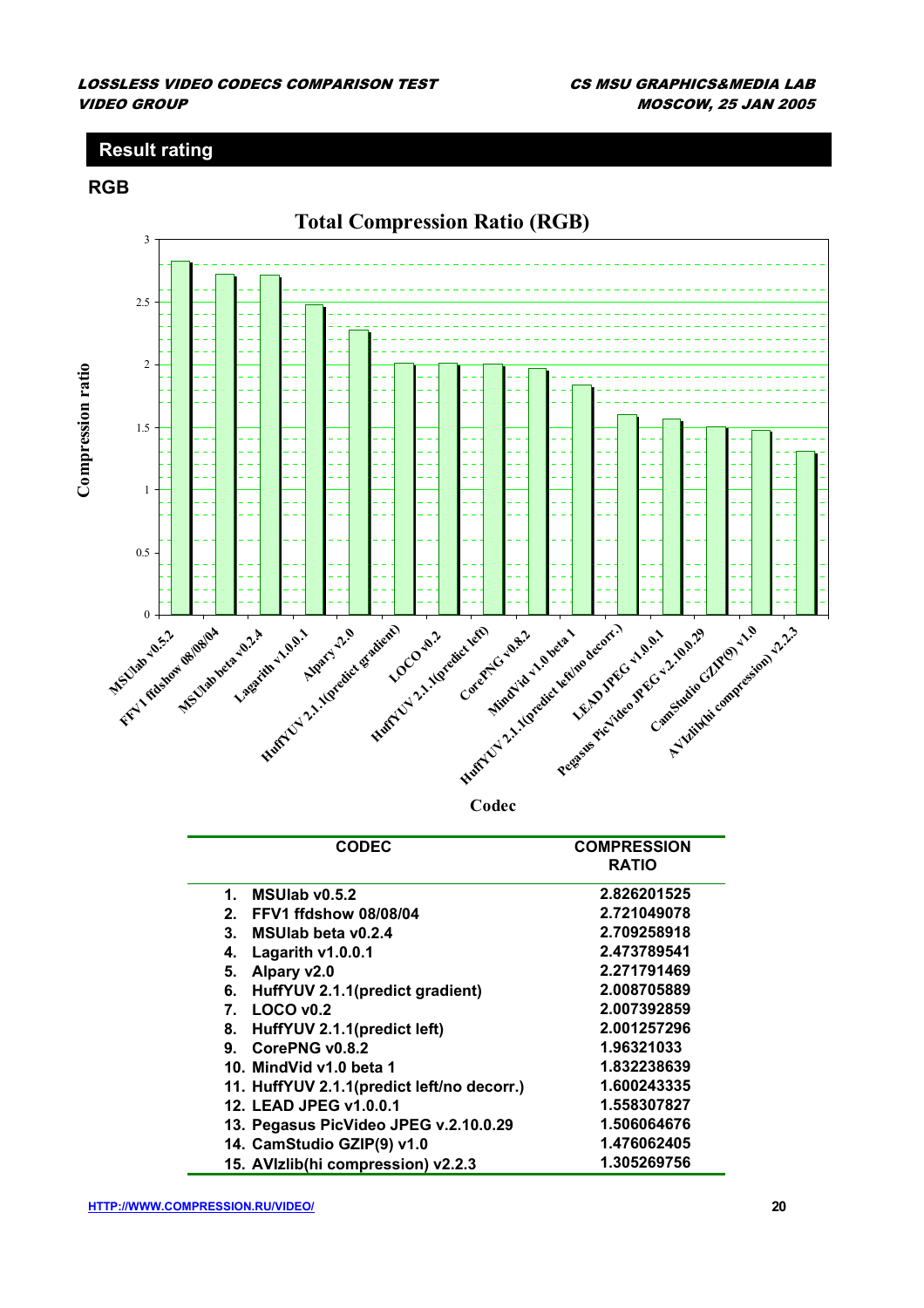**YUY2** 



**Codec**

| <b>CODEC</b>                            | <b>COMPRESSION</b><br><b>RATIO</b> |
|-----------------------------------------|------------------------------------|
| MSUlab $v0.5.2$<br>1.                   | 3.283708552                        |
| MSUlab beta v0.2.4<br>$2_{-}$           | 3.170732603                        |
| <b>FFV1 ffdshow 08/08/04</b><br>$3_{-}$ | 3.106822399                        |
| LOCO <sub>0.2</sub><br>4.               | 2.74279946                         |
| Lagarith v1.0.0.1<br>5.                 | 2.736678484                        |
| CorePNG v0.8.2<br>6.                    | 2.559016651                        |
| Alpary v2.0<br>7.                       | 2.532755985                        |
| HuffYUV 2.1.1(predict median)<br>8.     | 2.245646695                        |
| HuffYUV 2.1.1(predict gradient)<br>9.   | 2.199336806                        |
| 10. HuffYUV 2.1.1 (predict left)        | 2.094569835                        |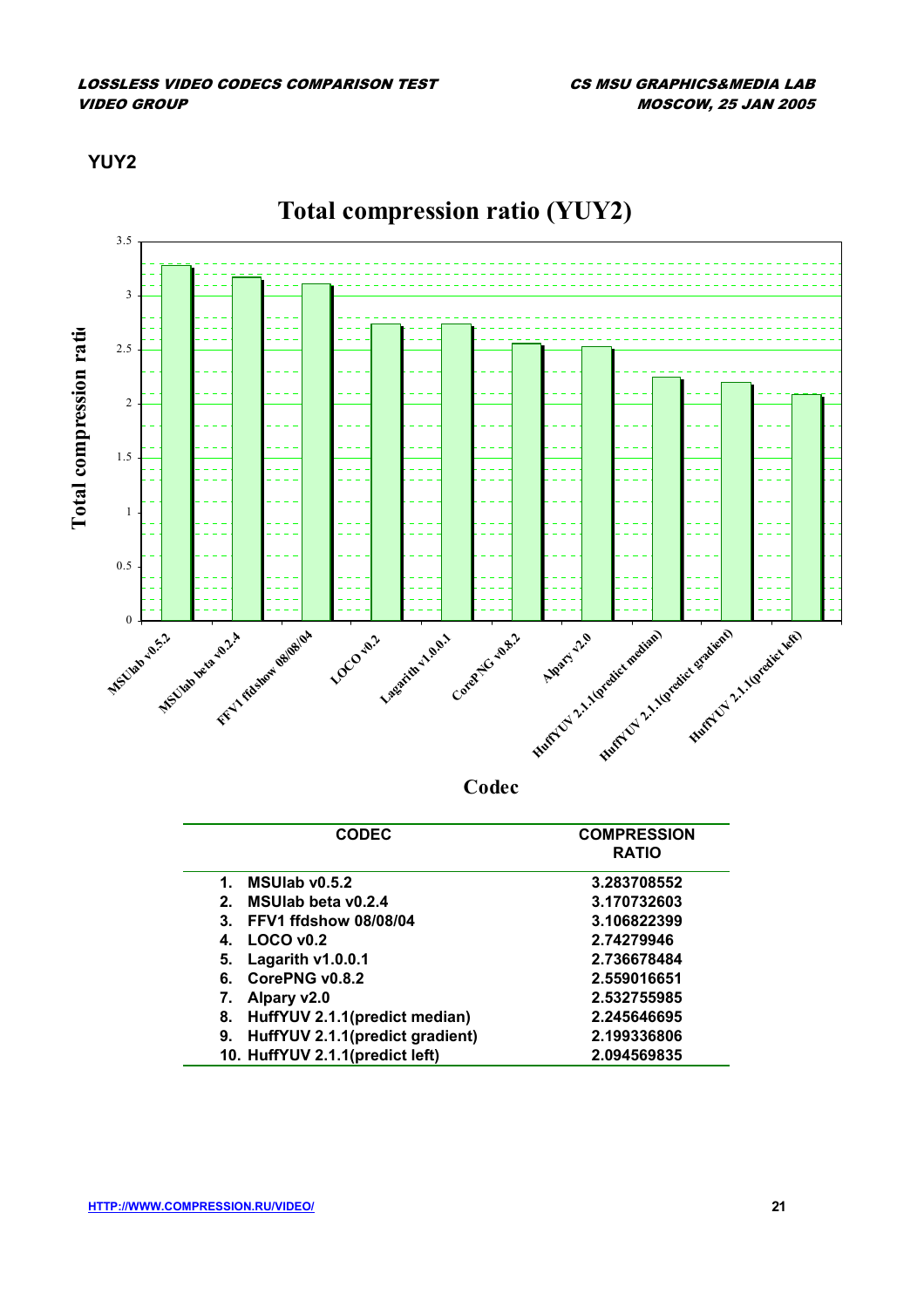**YV2** 



## **Total compression ratio (YV12)**

**Codec**

|    | <b>CODEC</b>             | <b>COMPRESSION</b><br><b>RATIO</b> |
|----|--------------------------|------------------------------------|
| 1. | MSULab v0.5.2            | 2.992108122                        |
|    | 2. FFV1 ffdshow 08/08/04 | 2.785669737                        |
| 3. | LOCO <sub>0.2</sub>      | 2.500607416                        |
| 4. | Lagarith v1.0.0.1        | 2.481259762                        |
|    | 5. CorePNG v0.8.2        | 2.333204262                        |
| 6. | Alpary v2.0              | 2.274389563                        |
|    | <b>VBLE</b> beta         | 2.189955765                        |
| 8. | <b>GLZW 1.01</b>         | 1.552307011                        |